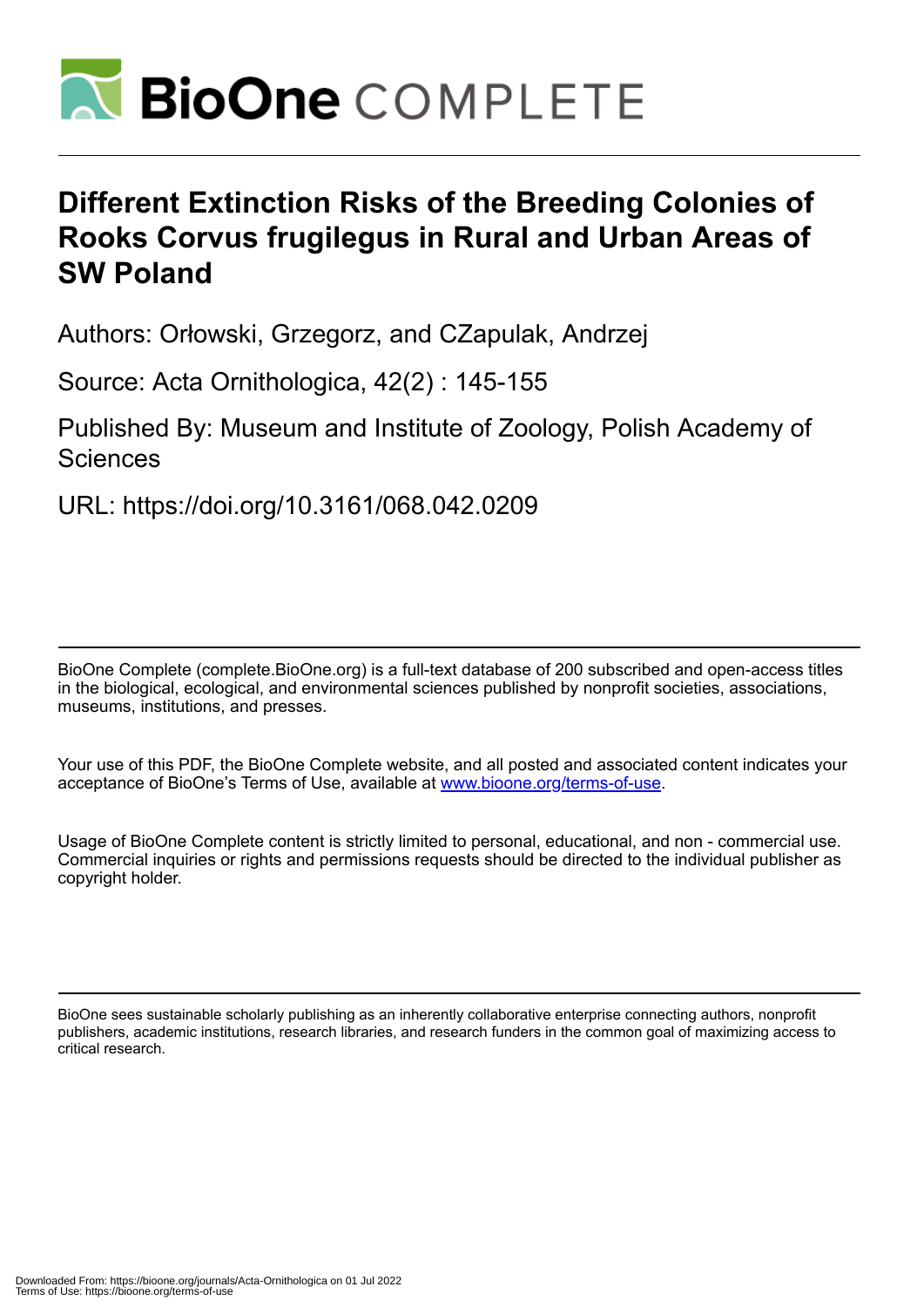# **Different extinction risks of the breeding colonies of Rooks** *Corvus frugilegus* **in rural and urban areas of SW Poland**

Grzegorz ORŁOWSKI & Andrzej CZAPULAK

Department of Avian Ecology, University of Wrocław, Sienkiewicza 21, 50-335 Wrocław, POLAND, e-mail: orlog@poczta.onet.pl

**Orłowski G., Czapulak A. 2007. Different extinction risks of the breeding colonies of Rooks** *Corvus frugilegus* **in rural and urban areas of SW Poland. Acta Ornithol. 42: 145–155.**

**Abstract.** In 1983–1999 in SW Poland (40 540 km2, 13% of the total area of Poland) the Rook was reported to nest in at least 270 colonies with a combined total of from ca. 18 to > 20 thousand breeding pairs. Between 1983–1988 and 1992–1999, 105 (39%) colonies were abandoned, i.e., 16–20% of the population as recorded in earlier periods. The largest drop in numbers (34%) occurred in rural populations. The median for abandoned colonies was 16 nests, which was nearly six times lower than that for active rookeries (median = 99). General linear models (GLM) indicate that the abandonment of colonies depends on their location (village, small town, city), the size and number of nests, and the presence of other rookeries in the vicinity of those studied. The best-fit model describing rookery extinction invoked the number of nests and other colonies within a radius of < 10 km from the colony studied. In each of three analyzed radii (10, 20 and 30 km) the numbers of nests and other colonies were decidedly higher around extinct rookeries. Active Rook colonies were farther away from the nearest rookery, and also from large colonies consisting of 50, 100 and 150 nests. The probability that a rookery would be abandoned was strongly negatively correlated with its size.

**Key words:** extinction risk, population decline, population distribution, Rook, *Corvus frugilegus*, concentric analysis

Received — May 2007, accepted — Nov. 2007

# INTRODUCTION

In the past the Rook was acknowledged as a pest to agriculture, which gave rise to the negative attitude of people towards this species, often resulting in birds being killed and the breeding colonies destroyed (e.g. Feare 1969, Juillard 1990). The pattern of distribution of rookeries and that of local breeding densities of Rooks in Europe are highly diversified. Nowadays, the occurrence of rookeries is connected to a significantly larger extent with presence of used meadows and pastures rather than farmland (Griffin & Thomas 2000, Atkinson et al. 2002, Mason & MacDonald 2004, Schoppers 2004, Gimona & Brewer 2006). In Central Europe, however, including Poland, a large proportion of rookeries are situated in arable landscapes as well as in urbanized areas (Czapulak & Betleja 2002, Ptaszyk & Winiecki 2005).

The stable, locally even increasing populations recorded in Western Europe (Marchant & Gregory 1999, Bengtsson 2000, Schoppers 2004, Donald et al. 2006) are showing trends opposite to those observed in Poland, where a gradual decrease in numbers has been noted lately, especially in the agricultural regions of the western part of the country (Czapulak & Betleja 2002, Kuźniak et al. 2005), and most recently also in the east (Kasprzykowski 2005). In Poland the Rook density increases eastwards, which is a pattern described as early as the 1960s and still clearly visible (Dyrcz 1966, Józefik 1976, Jakubiec 2005a).

When foraging during the breeding season (especially during the young rearing stage, April–May), Rooks clearly avoid fields of winter cereals and oil-seed rape (Kasprzykowski 2003, Mason & MacDonald 2004). In the period of late spring these crops are inaccessible to the feeding birds due to the plant cover being too high (Kasprzykowski 2003, Mason & MacDonald 2004, Jakubiec 2005b, Stillman & Simmons 2006). Recently conducted studies in eastern Poland have revealed that the breeding success of the Rook depended positively on the area of spring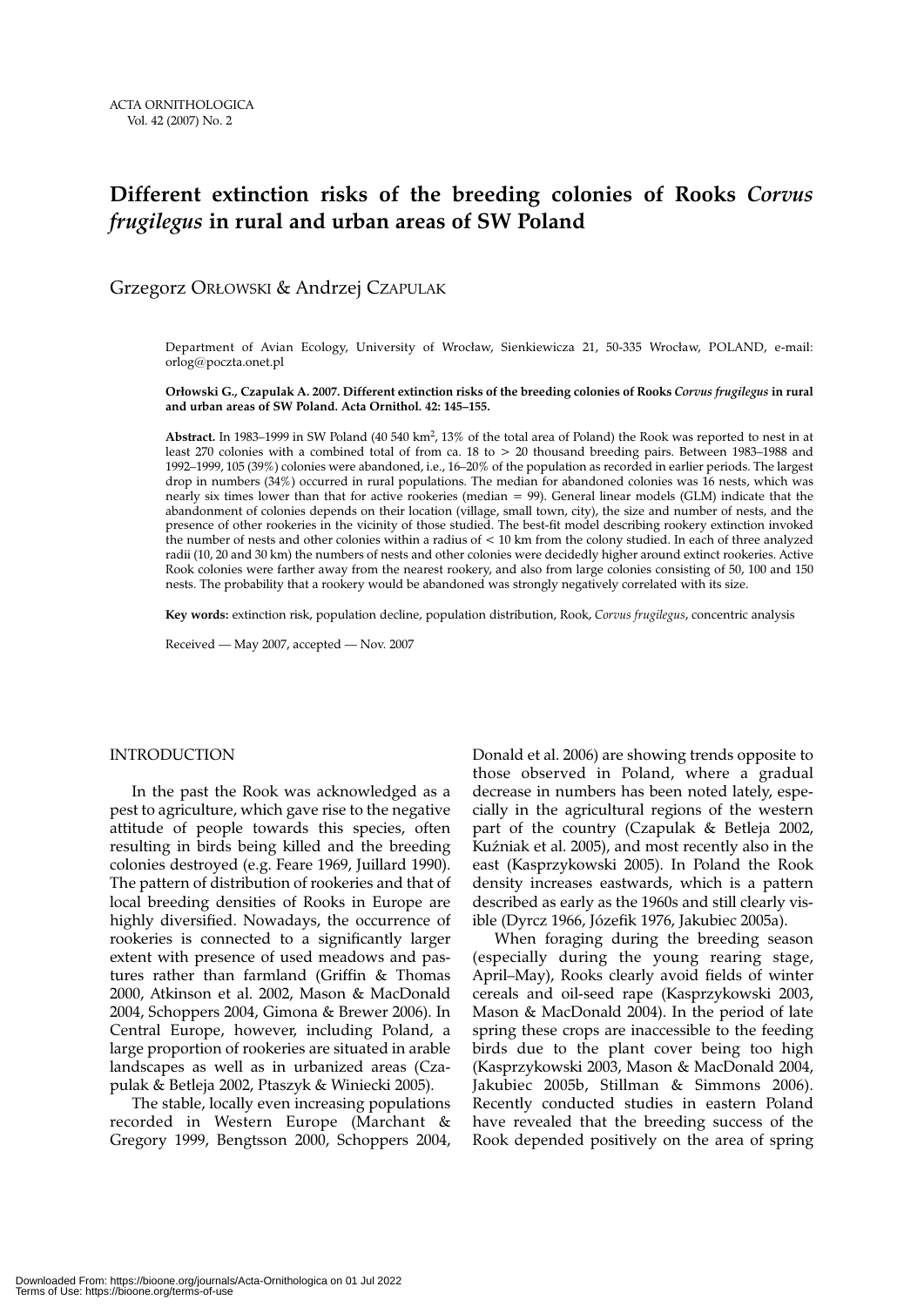cereals and meadows and pastures, and seemed to decrease with the area of winter cereals and root crops (Kasprzykowski 2007).

In all likelihood, the opposite trends in the Rook population in the Western and Eastern Europe result from the separation in time of the changes in land-use and crop structure of sown fields in these two parts of the continent. In Poland, between 1985 and 1996 the area of fields occupied by winter cultivars of cereals and of the rape increased from 11% to 28% of the whole cropped area. Throughout the 1990s a large part of meadows and pastures was excluded from agricultural use (in 1990 meadows and pastures covered ca. 4 million hectares), which indirectly confirms also the nearly two-fold decrease in the cattle stock in this period (data compiled for the Central Statistical Office 2000 and earlier publications). In the late 1990s the area of abandoned fields amounted to over 2 million hectares, which constituted ca. 11% of arable land (Marks & Nowicki 2002).

In Western Europe stable and increasing populations of the Rook usually inhabit regions dominated by meadows and pastures (discussed in Mason & MacDonald 2004, Schoppers 2004). Although Rooks have been used to breed in urban areas of Central Europe since at least the first half of the 19th century, these birds generally forage in ploughed land outside the urban territory, and the constantly expanding towns and the consequent increase in the distance to the foraging grounds are indicated as reasons behind the regression of this species in the centres of big towns and cities (Grodziński 1980, Mazgajski 2001, Tomiałojć & Stawarczyk 2003).

The aim of the present paper is to define the directions of changes and dynamics of the Rook breeding colonies in the span from 1983 to 1998 as well as to recognize the main environmental factors which shape the quantitative trend and the risk of extinction of this species both in rural and urban areas of south-western Poland.

# MATERIAL AND METHODS

The research covered breeding colonies of the Rook located within the region of Silesia (southwestern Poland). The study area occupies 40 540 km2, which constitutes 13% of the Polish territory (Fig 1). The predominating form of land-use here is farmland, which accounts for over 55% of the area (data for the provinces Dolnośląskie and Opolskie). A particularly high degree of deforestation is characteristic of the Wrocław Plain (1 251  $km<sup>2</sup>$ , situated in the central part of the region investigated, where the proportion of arable land exceeds 90%. In the whole studied region secondary forest plots cover jointly ca. 29% of the area, the largest forest complexes remaining in the western (Bory Dolnośląskie Forest Complex), eastern (Stobrawa Forest) and southern (Sudetes Mountains) part of Silesia (Fig. 1).

The paper is based on data about breeding colonies of the Rook which were compiled for the Silesian Avifauna Scheme by the Department of Avian Ecology (DAE) at Wrocław University. These data had been collected since 1983, and till 1988 information on 160 rookeries had been acquired. In the periods 1990–1992 and 1998–1999 the DAE along with the institute's collaborators pursued a census study of the Rook in the whole region. During the two actions each particular participant was requested to control given rookeries, and special emphasis was placed on collecting information about extinct colonies. As required in the instruction disseminated among the participants, the controls were performed on the turn of March. In spite of the action having been planned, it was not possible to obtain information on the number of nests in all rookeries in Silesia (see Table 1). The undertaken action did not take into account all potential nesting sites of the Rook, but the focus was on the rookeries known in a given period. Undoubtedly, such an approach may have resulted in the newly established colonies not being detected. On the other hand, the Rook had been one of the priority species, and data on its breeding sites in Silesia were being constantly collected. Even in the years when no formal actions were organized, the Scheme file got enriched with reports on newly found colonies received from different observers. Besides, in the proper study periods, most of the area where the largest number of rookeries had been found was controlled by the authors themselves, and also numerous potential breeding sites were checked on the way from one locality to another.

In the case of villages and small towns, due to difficulties involved with precise localization of rookeries (e.g. as a consequence of colony transfer), which might have led to erroneous estimation of their size in consecutive years, the total number of nests found in a given locality was regarded as one colony. In cities (mainly in Wrocław), in connection with existence of satellite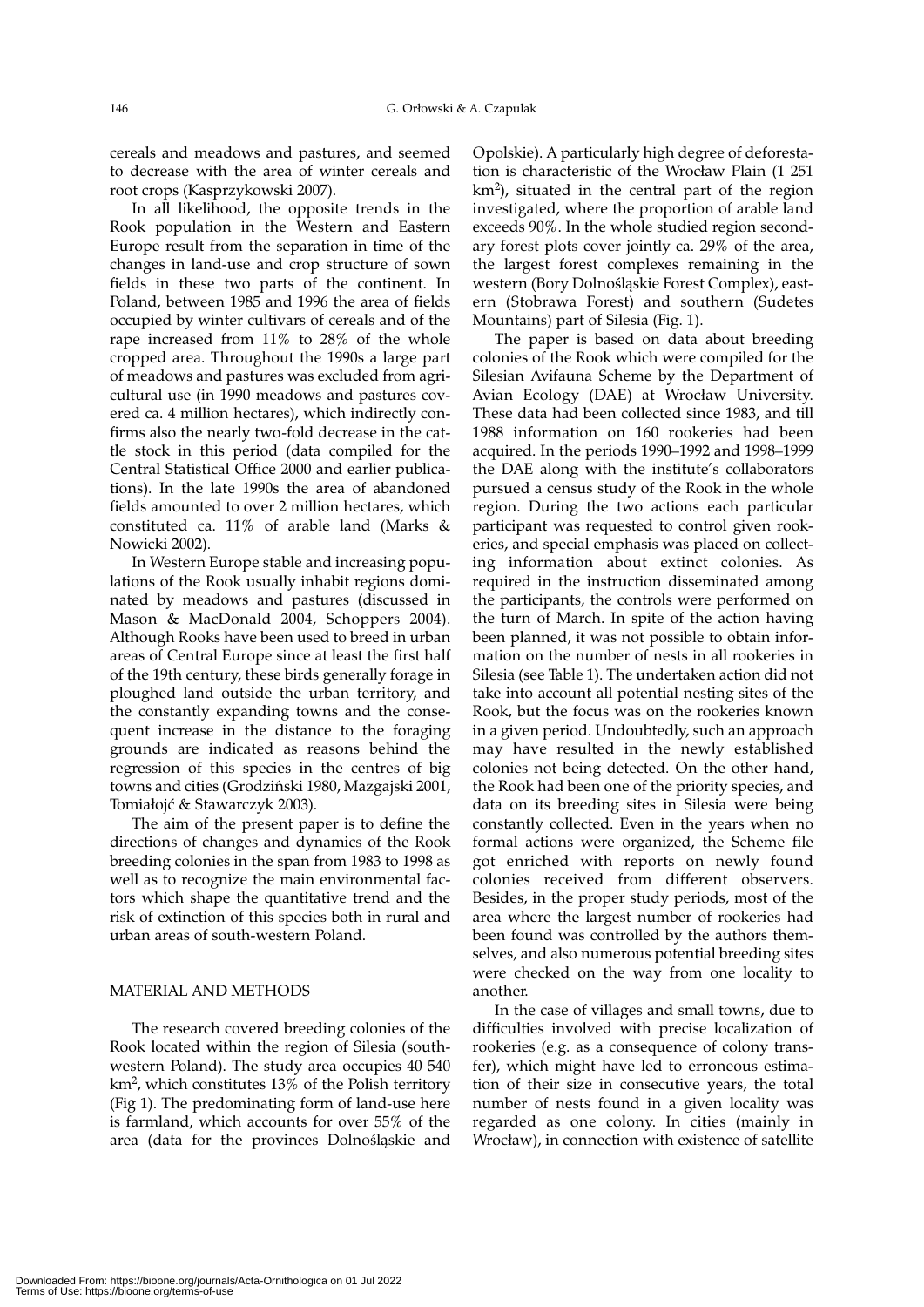colonies (single nests or inconspicuous clusters of those on the border of large rookeries), a colony was defined as all nests situated within a distance of ≤ 500 m (after Jakubiec 2005a). Practically, in Wrocław, Opole and Upper Silesian cities this assumption corresponded with the municipal division into districts.

The paper employs a division of rookeries into those located in villages, towns (< 50 000 inhabitants) and cities (> 50 000 inhabitants). The source of data on the area and the size of human population of the studied locations was the Statistical Yearbook of the Republic of Poland (Central Statistical Office 2006). The towns below 50 000 inhabitants ( $n = 54$ ) totalled 912 000 people and covered jointly 938.6 km2. The cities over 50 000 (n = 19) were inhabited by a total of 2 850 460 people and their joint area was 1737.6 km2. In a combined sample of towns and cities the correlation between the human population and area assumed linear dependence (Pearson correlation coefficient,  $r = 0.985$ ,  $p < 0.0001$ ).

Although the overall results of rookery counts in Silesia have already been discussed in a separate publication (Czapulak & Betleja 2002), the present paper analyses the distribution pattern of the Rook in rural and urban areas of the region, applying three categories of colonies: those situated in villages, towns and cities.

# **Data analysis**

Considering the fact that not all data about rookeries collected for the Silesian Avifauna Scheme were as complete as to provide a full insight into the numbers dynamics in consecutive years and to determine the exact time of the abandonment of colonies, only part of this information was selected to model the pattern of extinction. Of the 270 reports on rookeries in Silesia from 1983–1999, 253 (128 village colonies, 56 in towns and 69 in cities) were used in further analysis.

Due to the lack of normal distribution, the differences in the size of rookeries in villages, towns and cities were compared with the application of non-parametric methods (the Kruskall-Wallis and Mann-Whitney and the median tests).

To estimate the risk of extinction of the Rook breeding colonies between the periods 1983–1988 and 1992–1999, the general linear models (GLM) and logistic regression (Hosmer & Lemeshow 1989) were employed. The models were constructed based on combined data obtained during the rookery counting in 1983–1988 and 1990–1992, the period 1998–1999 taken as the final state. The number of nests in 1990–1992 was regarded as an independent variable, and for 18 cases from the previous period these data were replaced with those on the size of rookeries in 1983–1988. Since that was the probability of abandonment of colonies by Rooks which was tested, the dependent variable introduced to the model was defined as extinct (1) or active (0) rookeries. In total, to model the pattern of extinction of rookeries, 18 such cases from 1990–1992 and 82 from 1998–1999 were compiled (see Table 1). The size of an abandoned rookery was determined on the base of number of nests from the previous count.

The extinction of rookeries was tested with the GLM in relation to thirteen environmental variables: location (categorical predictor: village, town or city), size, total number of nests and number of neighbouring Rook colonies within a radius of 10, 20 and 30 km (concentric analysis), distance from and size of the closest active rookery, distance from the nearest rookeries comprising 50, 100 and 150 nests. The selection of extensive zones (radii) around colonies was dictated by large distances between particular colonies, especially those located in small towns (see Results). Due to the strong dependence between the number of nests and number of rookeries ( $r_s = 0.69{\text -}0.88$ ) in successive radii (10, 20 and 30 km) (Spearman rank correlation coefficient  $r = 0.46{\text -}0.81$ ), three separate models (for each of the three analyzed buffers) were constructed.

Due to the overparametrization of the GLM results, those obtained in a multivariate analysis for villages as well as those for towns and cities were left out. However, considering the potential role of particular parameters in the process of rookery desertion, the above mentioned analysis was limited to providing average values and specifying differences between the studied habitats.

The multivariate analysis was complemented with a simple logistic regression analysis, which served to test the risk of extinction of rookeries in relation to their size and (only for colonies in towns and cities) to the area of a given town or city and its human population. The logistic regression models were tested both based on the actual and transformed data, and the final solution of the regression given is the most fitted model. The variables used in the logistic regression were transformed according to the formula  $x = log$  $(x'+1)$ .

Since the results of the tests pertaining to the parameters of inactive vs. active rookeries in a pair-wise comparison were different (which, to a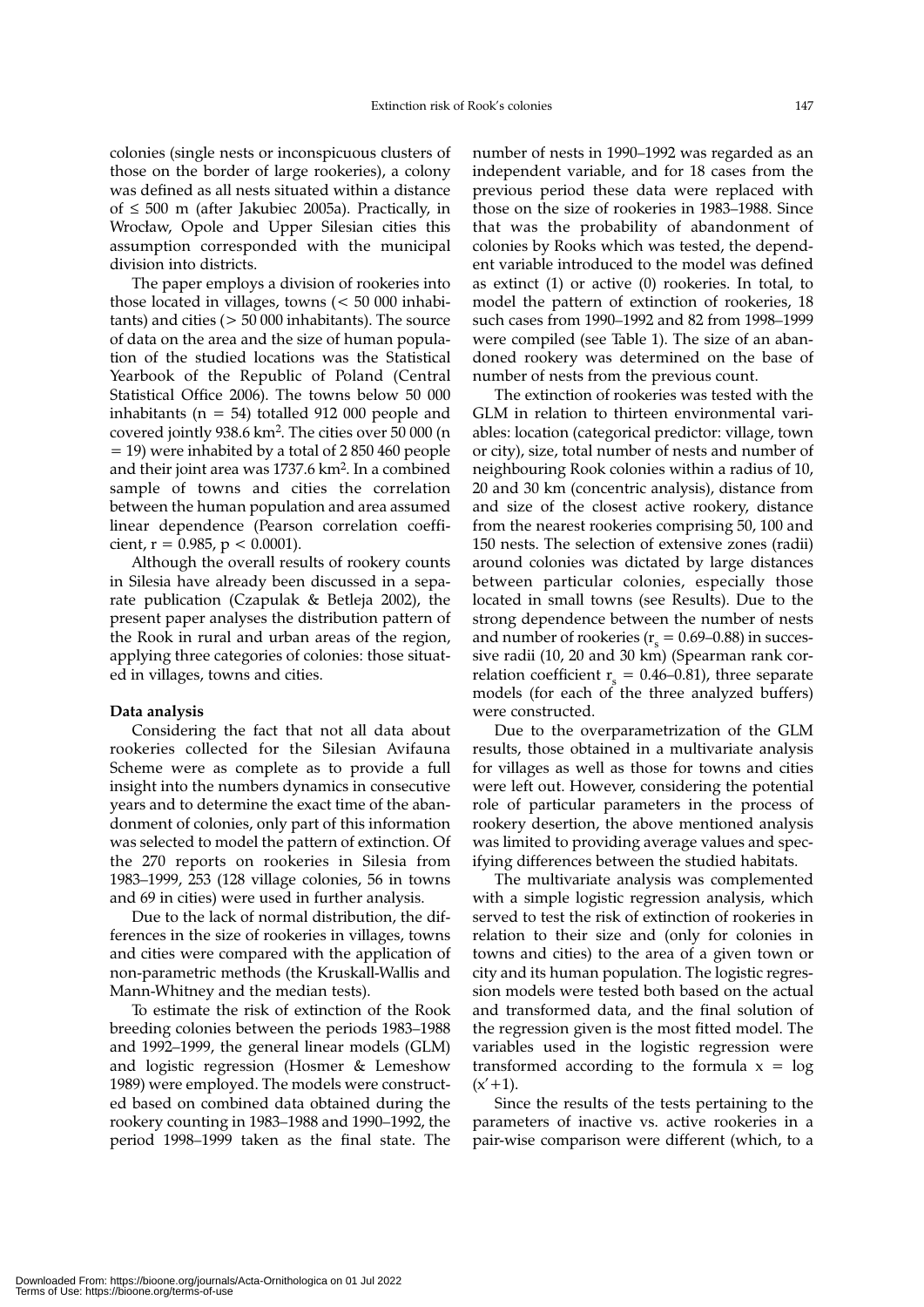large extent, was caused by high sensitivity of the GLM analysis), both the results of GLM and those of the Mann-Whitney test were included.

Results with the probability of  $p \leq 0.05$  were regarded as statistically significant. The statistical analysis of the collected material was performed with the application of the Statistica software (StatSoft 2006).

# RESULTS

### **Quantitative characteristics of colonies in relation to their location**

In 1983–1999 at least 270 breeding colonies of the Rook were active in Silesia (Fig. 1). Silesian population of the species could be assessed at ca. 18 000 to over 20 000 pairs (Table 1).

The average size of all the rookeries in three consecutive periods did not differ statistically (Kruskall-Wallis test,  $H_{2.487} = 0.54$ ,  $p = 0.76$ ). Of the thirteen colony parameters analyzed, in eight cases statistically significant differences between the studied habitats were noted (Table 2). In the whole study period the largest rookeries were found in small towns. The average size of rookeries in the three specified habitats differed statistically in each of the study periods. The rookeries in cities were the smallest, and in their neighbourhood there were more other colonies than in the case of rookeries situated in villages and small towns. The largest rookeries were situated in small towns, and, additionally, they were characterized by the highest spatial isolation. In the period preceding the regression (1990–92) the smallest rookeries were in villages. In subsequent periods the mean size of rural rookeries was approximately the same (Kruskall-Wallis test,  $H_{2,219} = 4.22$ ,  $p = 0.12$ ), and only a pair-wise comparison for the periods 1983–1988 and 1990–1992 revealed a difference close to statistical significance (Mann-Whitney test,  $U = 2894.5$ ,  $p = 0.053$ ). The distance from other large Rook colonies was the smallest in the case of rural rookeries as compared with those located in the remaining habitats (Table 2).

#### **Factors affecting extinction risk of colonies**

In the periods between 1983–1988 and 1992–1999, 105 (39%) breeding colonies of the Rook got extinct in the whole region of Silesia. In



Fig. 1. Distribution of breeding colonies of the Rook in SW Poland between 1983 and 1999. Colonies in the countryside (▲), small towns < 50 000 inhabitants ( $\bullet$ ) large towns and cities > 50 000 inhabitants ( $\bullet$ ). Filled and open symbols denote the active and deserted colonies respectively.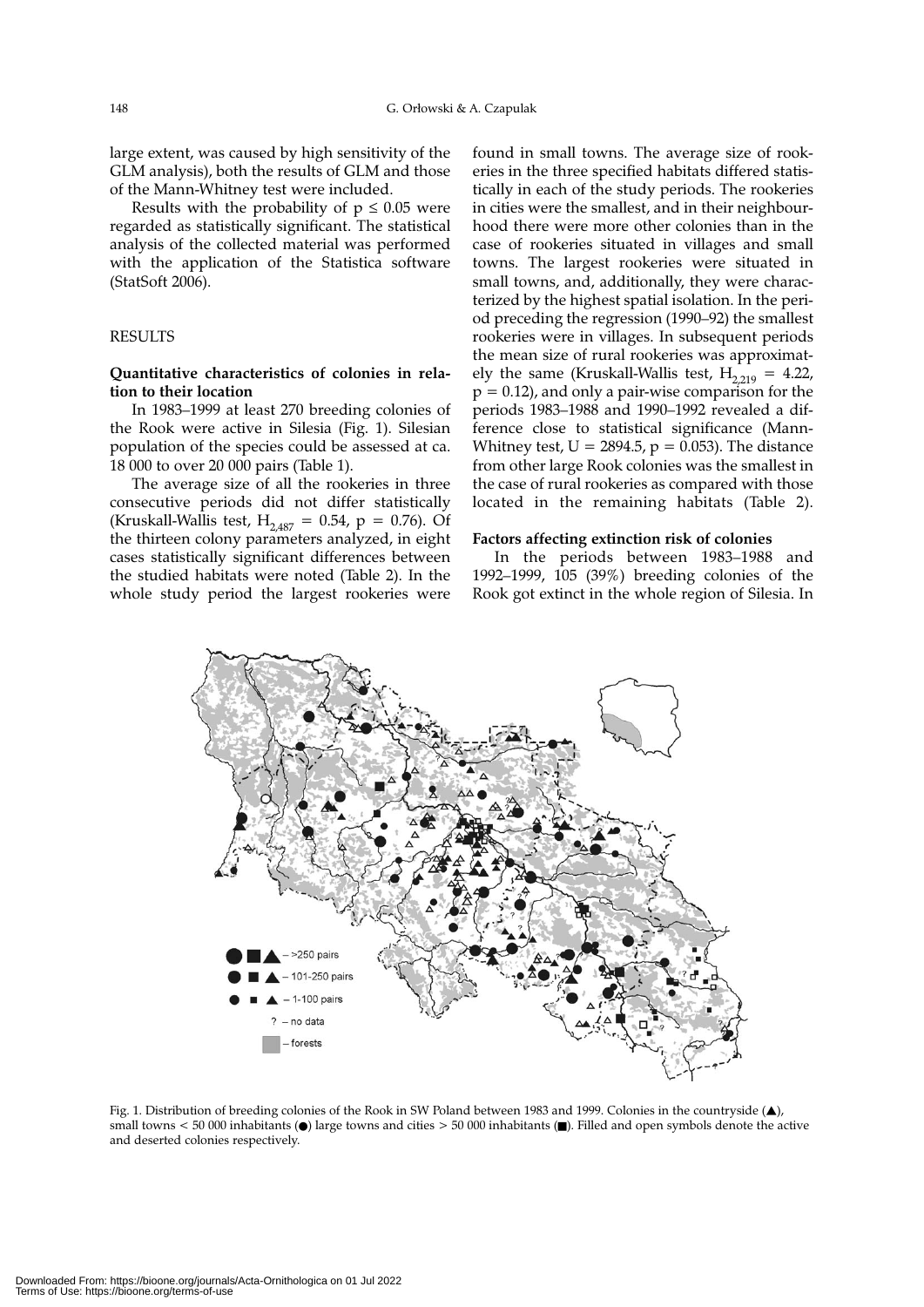Table 1. Quantitative characteristics of the Rook breeding population between 1983 and 1999 in rural and urban areas of SW Poland. 1The number of controlled colonies (known number of nests) and colonies with unknown number of nests given separately in brackets.

| Value                             | Habitat                | Spans                    |              |              |
|-----------------------------------|------------------------|--------------------------|--------------|--------------|
|                                   |                        | 1983-1988                | 1990-1992    | 1998-1999    |
| Number of colonies <sup>1</sup>   | villages               | 144 (73/?)               | 133 (97/36)  | 74 (49/25)   |
|                                   | small towns            | 56 (42/?)                | 52 (45/7)    | 47 (43/4)    |
|                                   | large towns and cities | 66 (45/?)                | 66 (56/10)   | 43 (37/6)    |
|                                   | combined               | $+160(160/?)$            | 251 (198/53) | 164 (129/35) |
| Total abundance of the population | villages               | 6 671                    | 7498         | 4979         |
|                                   | small towns            | 7 3 9 1                  | 10 118       | 9533         |
|                                   | large towns and cities | 3705                     | 4 8 4 0      | 4 0 21       |
|                                   | combined               | 17 767                   | 22 456       | 18 533       |
| Number of abandoned colonies      | villages               |                          | 11           | 70           |
|                                   | small towns            | $\overline{\phantom{a}}$ | 2            |              |
|                                   | large towns and cities | $\overline{\phantom{a}}$ | 5            | 28           |
|                                   | combined               |                          | 18           | 105          |

the abandoned rookeries a total of 3 565 pairs had bred, which constituted 20% of the population in 1983–1988 and 16% of the 1990–1992 numbers (Table 1); these values, however, should be treated as rough estimates due to lack of precise quantitative data.

Deserted colonies were over three-fold smaller than those which remained active (Table 3). The median  $(\pm 0.25$  and 0.75 interquarile range) for the abandoned colonies was  $16$  ( $\pm$  8–45) nests, which was nearly six-fold lower than that for the active rookeries (99  $\pm$  33.5–218.5 nests) (median test,  $\chi^2 = 48.65$ , df = 1, p < 0.0001). Around the extinct rookeries there were decidedly higher numbers of nests and colonies within each of the three analyzed radii (10, 20 and 30 km). Active rookeries were more distant from the closest colony, and also from large colonies composed of 50, 100 and 150 nests (Table 3). The GLM showed statistically significant differences in each of the analyzed cases. Except for three variables (size of the nearest colony, number of colonies within a radius < 10 km and number of nests within < 30 km), the results obtained with the use of the Mann-Whitney test were also comparable.

A multivariate analysis revealed that the extinction of breeding colonies in Silesia depended on four variables, and the highest values of the *F*-statistics were obtained for the categorical predictor "colony location" (Table 4). The next to follow were the size of the rookery and the number of nests and colonies located around the one studied. The highest GLM statistics was obtained for the model which took into account the number of

Table 2. Comparison of environmental characteristics (average  $\pm$  SE) of the Rook breeding colonies in three habitat types. Results of the general linear models (GLM) are given as F-statistics (F).  $* - p < 0.05$ ,  $* - p < 0.001$ ,  $* * - p < 0.0001$ .

|                                                     | Habitat                 |                   |                        |                |  |
|-----------------------------------------------------|-------------------------|-------------------|------------------------|----------------|--|
| Description (unit)                                  | small towns<br>villages |                   | large towns and cities | <b>GLM</b>     |  |
| Colony size in 1983-1988                            | $168.0 \pm 17.2$        | $95.6 \pm 11.5$   | $82.4 \pm 17.1$        | $F = 4.55*$    |  |
| 1990-1992                                           | $234.1 \pm 21.0$        | $79.6 \pm 13.0$   | $83.2 \pm 19.0$        | $F = 8.29**$   |  |
| 1998-1999                                           | $216.6 \pm 16.1$        | $93.8 \pm 9.9$    | $110.3 \pm 14.6$       | $F = 3.67*$    |  |
| Size of the nearest colony                          | $101.2 \pm 22.7$        | $148.0 \pm 14.0$  | $49.7 \pm 20.6$        | $F = 8.06***$  |  |
| Number of colonies within $\leq 10$ km              | $2.0 \pm 0.6$           | $3.6 \pm 0.4$     | $10.0 \pm 0.6$         | $F = 1.71$     |  |
| $< 20$ km                                           | $6.1 \pm 1.3$           | $9.9 \pm 0.8$     | $19.1 \pm 1.2$         | $F = 0.86$     |  |
| $<$ 30 km                                           | $8.2 \pm 1.1$           | $11.5 \pm 0.7$    | $18.2 \pm 1.1$         | $F = 4.8*$     |  |
| Number of nests within $<$ 10 km                    | $314.4 \pm 41.3$        | $338.5 \pm 25.7$  | $329.2 \pm 37.1$       | $F = 9.63***$  |  |
| $< 20$ km                                           | $712.2 \pm 83.0$        | $959.9 \pm 51.6$  | $759.4 \pm 74.6$       | $F = 0.15$     |  |
| $<$ 30 km                                           | $1338.3 \pm 133.6$      | $1744.5 \pm 83.1$ | $1557.2 \pm 120.0$     | $F = 11.49***$ |  |
| Distance to the nearest colony (km)                 | $9.6 \pm 0.5$           | $5.5 \pm 0.3$     | $4.1 \pm 0.5$          | $F = 26.21***$ |  |
| Distance to the nearest colony $\leq 50$ nests (km) | $14.1 \pm 0.9$          | $8.5 \pm 0.6$     | $8.7 \pm 0.9$          | $F = 1.15$     |  |
| $\leq$ 100 nests (km)                               | $17.3 \pm 1.2$          | $11.0 \pm 0.7$    | $17.8 \pm 1.4$         | $F = 2.53$     |  |
| $\leq$ 150 nests (km)                               | $19.5 \pm 1.6$          | $13.4 \pm 0.9$    | $19.8 \pm 1.5$         | $F = 14.22***$ |  |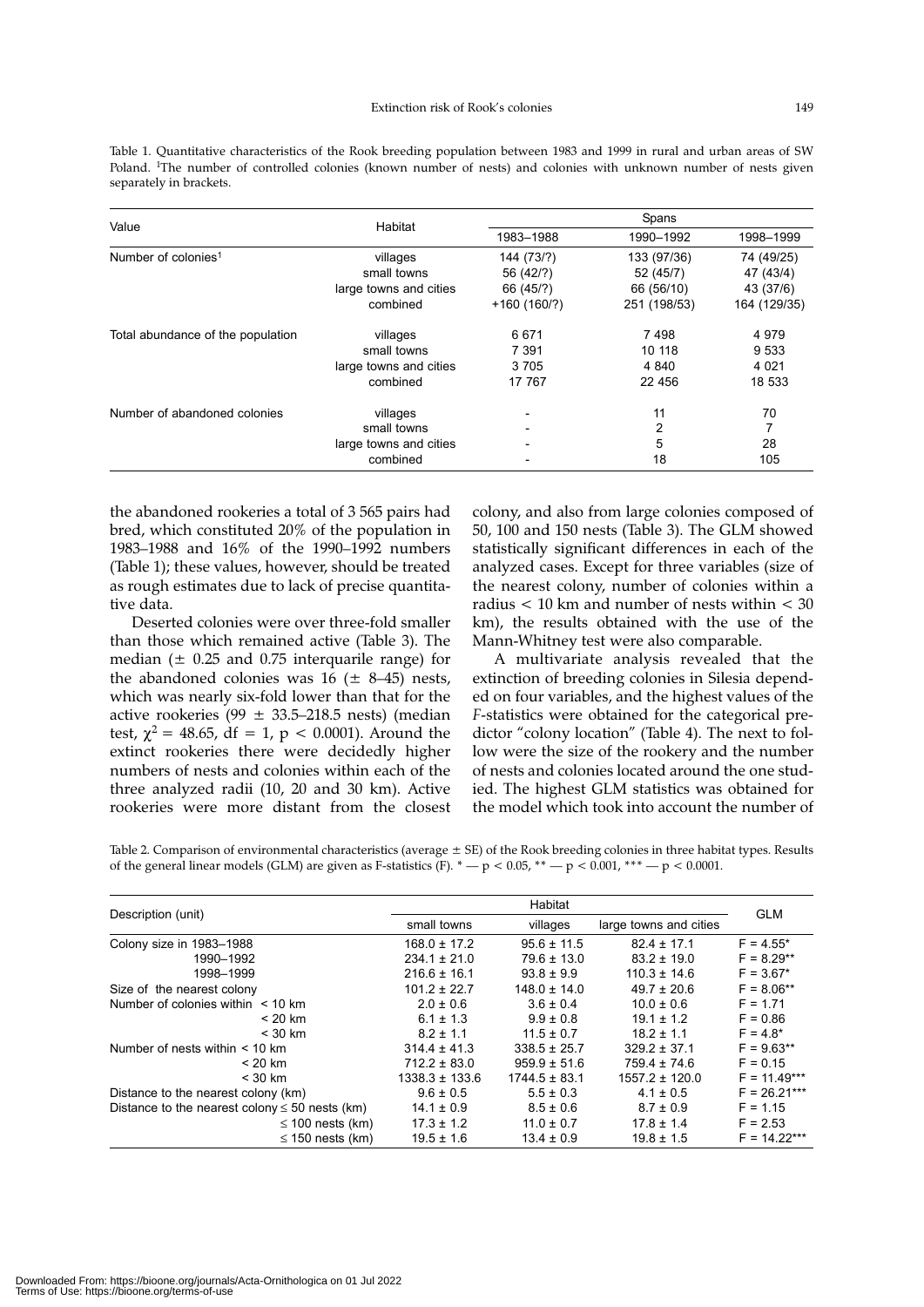| Table 3. Descriptive statistics (average $\pm$ SE) of deserted (n = 86) and active (n = 128) colonies of the Rook in SW Poland. Values |
|----------------------------------------------------------------------------------------------------------------------------------------|
| are calculated for the period of 1990-1992, supported by the status of a rookery (deserted or active) in 1998–1999. Results of the     |
| general linear models (GLM) are given as F-statistics (F). $* - p < 0.05$ , $* - p < 0.001$ , $* * - p < 0.0001$ .                     |

|                                                     | Colonies          |                   |                 |                   |
|-----------------------------------------------------|-------------------|-------------------|-----------------|-------------------|
| Description (unit)                                  | deserted          | active            | <b>GLM</b>      | Mann-Whitney test |
| Colony size                                         | $48.9 \pm 5.3$    | $171.9 \pm 17.5$  | $F = 5.44*$     | $z = 6.12***$     |
| Size of the nearest colony                          | $106.9 \pm 15.9$  | $104.1 \pm 12.2$  | $F = 36.66***$  | $z = 0.36$        |
| Number of colonies within < 10 km                   | $6.0 \pm 0.6$     | $4.1 \pm 0.4$     | $F = 84.70***$  | $z = -0.86$       |
| $< 20$ km                                           | $13.4 \pm 1.1$    | $9.9 \pm 0.9$     | $F = 96.65***$  | $z = -2.58**$     |
| $<$ 30 km                                           | $14.0 \pm 0.1$    | $11.8 \pm 0.8$    | $F = 72.50***$  | $z = -2.00*$      |
| Number of nests within $<$ 10 km                    | $355.8 \pm 32.8$  | $332.4 \pm 25.1$  | $F = 70.92***$  | $z = -4.12***$    |
| $< 20$ km                                           | $921.2 \pm 57.3$  | $781.4 \pm 52.1$  | $F = 102.20***$ | $z = -3.30**$     |
| $<$ 30 km                                           | $1743.7 \pm 92.8$ | $1508.8 \pm 87.8$ | $F = 106.22***$ | $z = -1.88$       |
| Distance to the nearest colony (km)                 | $5.2 \pm 0.4$     | $6.5 \pm 0.4$     | $F = 52.20***$  | $z = 2.36*$       |
| Distance to the nearest colony $\leq 50$ nests (km) | $8.3 \pm 0.7$     | $10.9 \pm 0.7$    | $F = 47.34***$  | $z = 3.15*$       |
| $\leq$ 100 nests (km)                               | $11.7 \pm 0.9$    | $15.3 \pm 0.8$    | $F = 53.69***$  | $z = 3.11*$       |
| $\leq$ 150 nests (km)                               | $13.3 \pm 1.0$    | $17.6 \pm 1.0$    | $F = 49.87***$  | $z = 3.11*$       |

nests and colonies situated within a radius of < 10 km. With the buffers increasing (20 and 30 km) the goodness-of-fit of the whole model was declining (Table 4).

The probability that Rooks would abandon their breeding colony was negatively related to the rookery size (Fig. 2). The simple logistic regression model was statistically significant for all rookeries in Silesia (χ<sup>2</sup> = 63.176, df = 1, B = 0.607, p < 0.0001,  $n = 249$ , for those in cities ( $\chi^2 = 8.971$ , df  $= 1$ , B = 0.345, p = 0.0027, n = 69), towns ( $\chi^2$  = 23.802, df = 1,  $B = 2.974$ ,  $p < 0.0001$ ,  $n = 52$ ) and villages ( $\chi^2$  = 33.356, df = 1, B = 1.113, p < 0.0001,  $n = 128$ ). In small towns a colony survival concerned assemblages of  $> 90$  nests, in cities  $> 320$ nests and in villages > 400 nests (Fig. 2).

The risk of rookery desertion depended on the area of the town, the colonies in small towns being most susceptible to extinction (combined model for small towns and cities:  $\chi^2 = 4.962$ , df = 1, B =  $-0.502$ ,  $p = 0.026$ ; Fig. 3A). However, this model was not significant when only colonies in small towns were taken into account (for original data:  $\chi^2$  = 1.472, df = 1, B = -0.790, p = 0.224; approximate result was obtained also for transformed data), neither for colonies only in cities (for original data:  $\chi^2$  = 1.010, df = 1, B = -1.126, p = 0.315; approximate result also for transformed data).

When testing the effect of another variable, i.e. the number of inhabitants, it was revealed that this factor affected colony extinction negatively only in the case of small towns (model for

Table. 4. Results of the general linear models (GLM) of the extinction of the Rook breeding colonies and their size, and environmental characteristics given as F-statistics (F); in all cases  $df = 1$ . <sup>1</sup>Three-level categorical predictor (village, small town and large town or city). 2Models calculated separately for the number of nests and colonies within a radius of 10, 20 and 30 km. \*  $-p < 0.05$ , \*\*  $-p < 0.001$ , \*\*\*  $-p < 0.0001$ .

|                                                 | Results of the GLM within different radii |                                    |                                    |  |
|-------------------------------------------------|-------------------------------------------|------------------------------------|------------------------------------|--|
| Effect                                          | < 10 km                                   | $< 20$ km                          | $<$ 30 km                          |  |
| Colony location <sup>1</sup>                    | $F = 20.11***$                            | $F = 11.49***$                     | $F = 9.64***$                      |  |
| Number of colonies <sup>2</sup>                 | $F = 19.67***$                            | $F = 6.51*$                        | $F = 0.32$                         |  |
| Colony size                                     | $F = 11.04**$                             | $F = 8.52***$                      | $F = 11.15***$                     |  |
| Number of nests <sup>2</sup>                    | $F = 7.15***$                             | $F = 3.54$                         | $F = 6.62*$                        |  |
| Distance to the nearest colony $\leq 100$ nests | $F = 1.55$                                | $F = 2.27$                         | $F = 3.12$                         |  |
| Distance to the nearest colony                  | $F = 1.17$                                | $F = 0.47$                         | $F = 1.22$                         |  |
| Distance to the nearest colony $\leq 50$ nests  | $F = 0.27$                                | $F = 0.80$                         | $F = 1.13$                         |  |
| Distance to the nearest colony $\leq$ 150 nests | $F = 0.01$                                | $F = 0.04$                         | $F = 0.01$                         |  |
| Size of the nearest colony                      | $F = 0.004$                               | $F = 0.60$                         | $F = 0.47$                         |  |
| Goodness-of-fit of the whole model:             | $R^2 = 0.278$                             | $R^2 = 0.224$                      | $R^2 = 0.207$                      |  |
|                                                 | $F_{10,160} = 6.123$<br>p < 0.0001        | $F_{10,162} = 4.680$<br>p < 0.0001 | $F_{10,163} = 4.680$<br>p < 0.0001 |  |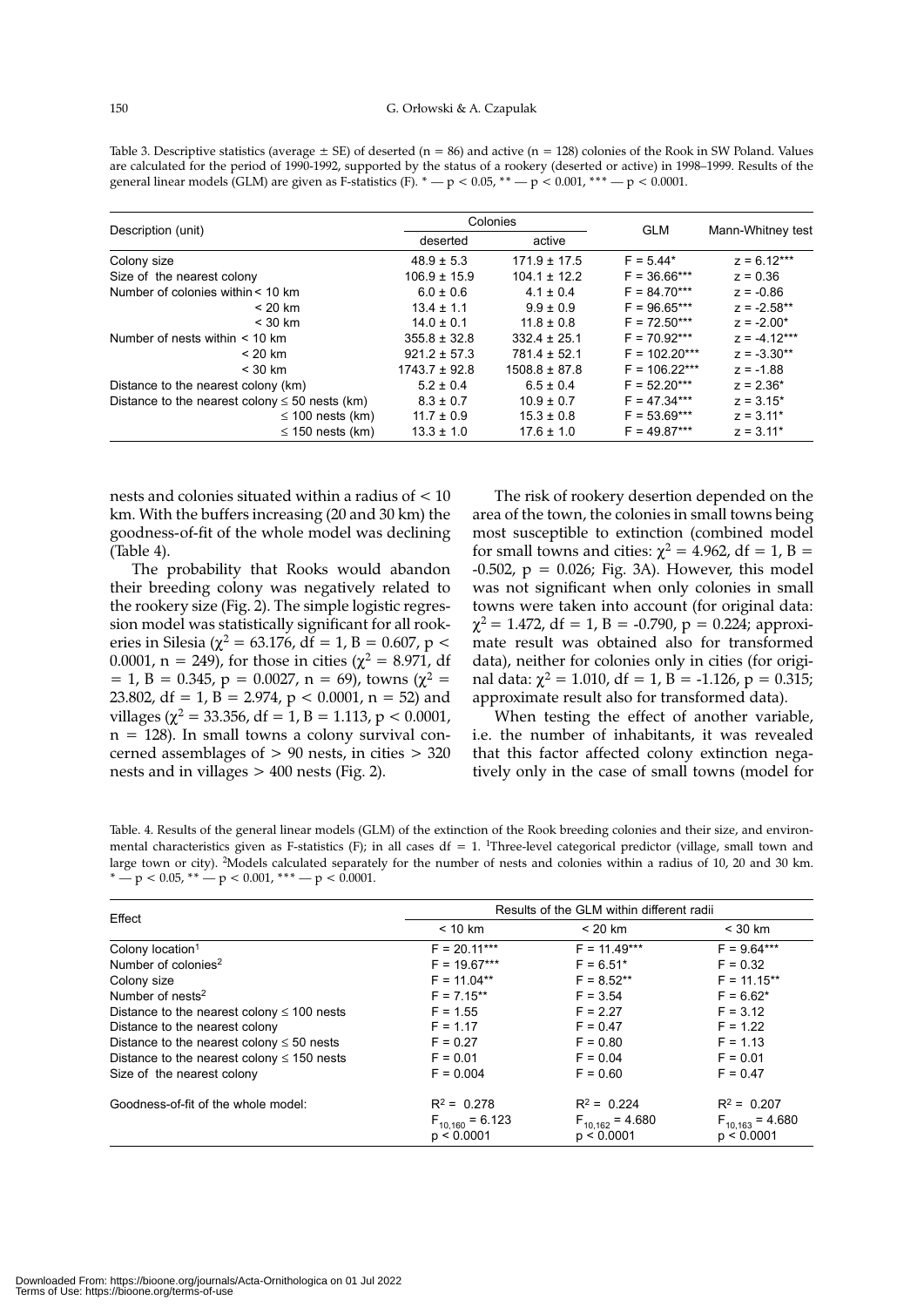

Fig. 2. Probability of extinction (in %) of the Rook breeding colonies between 1983–1992 and 1998–1999 in SW Poland as related to their size. The solid line — all colonies ( $n = 253$ ), dashed line — rural colonies ( $n = 128$ ), interrupted line colonies in cities  $> 50000$  inhabitants (n = 69), dotted line colonies in small towns ( $n = 56$ ).

transformed data:  $χ² = 4.240$ , df = 1, B = 8.370, p = 0.039; Fig. 3B). The remaining models were not statistically significant: either for cities  $> 50000$  ( $\chi^2$  $= 1.171$ , df  $= 1$ , B  $= -4.58$ , p  $= 0.279$ ), or for all towns ( $\chi^2$  = 3.489, df = 1, B = -3.621, p = 0.062).

# DISCUSSION

The results of the present paper demonstrate that between 1983 and 1999, 39% rookeries in Silesia got extinct, which was accompanied by a simultaneous 16–20% decline in the population numbers of the Rook. Although data about the number of the species breeding colonies in Silesia are incomplete, especially for the first period (1983–1988), it has been documented that the most intense abandonment of the colonies occurred throughout the 1990s, particularly at the end of that decade. An example of region with substantial extinction of rookeries was the remarkably agricultural (> 90% of arable land) Wrocław Plain (see Fig. 1, central part of the surveyed area), where as much as 61% of colonies had been deserted, although it was not followed by a drastic reduction of the overall abundance of the population (maximum number of nests: 1034 in 1983–1988, 1238 in 1990–1992 and 1174 in 1998– 1999).

The results of a multivariate analysis (GLM) show that the colony desertion was most heavily influenced by the rookery size and number of nests and other colonies located around the one studied. Also, lower isolation was conducive to colony extinction, all of which consequently could mean merging of colonies. However, due to the diversification of parameters which characterize the rookeries in the three studied habitats, it is difficult to distinguish and isolate the actual reasons behind the extinction from the "secondary" factors that stem only from different character of the colonies in particular habitats. It is even harder to tell bearing in mind the fact that data about landuse, which constitutes the fundamental factor shaping the rookery size (Griffin & Thomas 2000, Mason & MacDonald 2004) and population density of the species on a large spatial scale (Gimona & Brewer 2006), have not been analyzed (see below). On the other hand, it should be assumed that some of the rookeries' characteristics, such as the rookery size and presence of other colonies, which can have an effect on the dispersal within the breeding grounds, could directly affect the risk of their extinction (Griffin & Thomas 2000). Griffin and Thomas (2000) demonstrate that the rookery size is negatively correlated with the



Fig. 3. Probability of extinction (in %) of the Rook breeding colonies between 1983–1988 and 1992–1999 in urban areas of SW Poland as related to: A — the town area (for 125 colonies both in small towns as well as large towns and cities), B — the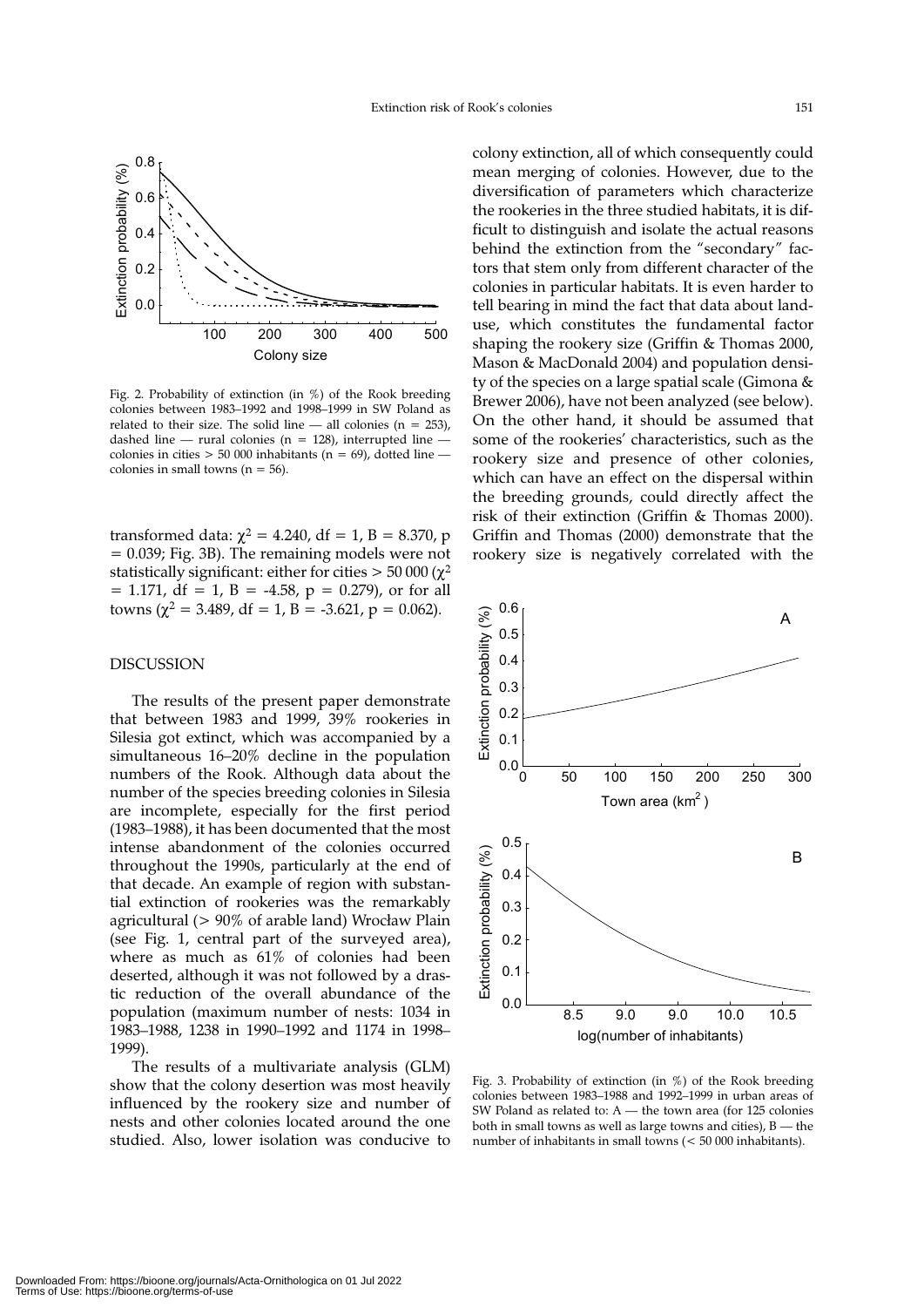number of nests situated within a radius of 1–6 km. Analogously, the results of the present paper show that active rookeries were located at a larger distance from the nearest colony, and also from large colonies grouping 50, 100 and 150 nests. Probably, a small distance between colonies is a factor contributing to dispersal of Rooks to the closest rookeries, which can be evidenced by the increase in their mean size. Additionally, it should be assumed that an array of interactions took place between particular parameters that describe diversification of the rookeries, which could either inhibit or enhance the process of their abandonment by the birds. In cities the desertion of colonies may have been compensated thanks to the presence of numerous other rookeries, which was likely to cause immigration and merging of the neighbouring colonies. Similar interactions might concern rural colonies, which — like the rookeries in cities — expanded, but — unlike in cities — they were more isolated, which simultaneously brought about heavier losses.

In birds living in colonies there is a strong negative correlation between the colony size and the probability of extinction, which was earlier shown for colonies of the Grey Heron *Ardea cinerea* and Purple Heron *A. purpurea* (Barbraud et al. 2003). Józefik (1976) discusses the intrapopulation and environmental mechanisms which determine the size of the Rook breeding colonies in Poland, based on data from questionnaires describing 5867 rookeries. He maintains that small colonies, due to a lack of strong social relationships among individuals, are to a considerably greater extent prone to abandonment than large rookeries. This author has introduced a division into stabilized and sporadic colonies, and based on the log-normal distribution, determined the size of them. The group of sporadic rookeries included merely  $1.7\%$  (n = 338) of colonies, and their mean size was 32 nests. The remaining 98.3% (n = 5529) were regular colonies, composed of 146 nests on average (calculated ratio of sizes of sporadic to regular colonies  $= 1:4.6$ ). The calculations by Józefik (1976) were exclusively theoretical. Yet, comparing them with our results, we arrive at an extraordinarily similar picture — the ratio of the extinct to active colonies equalling 1:4.4 (respectively 37.5:164.5 nests, see Results). However, compared with the theoretical considerations of Józefik (1976), the percentage of rookeries in Silesia that were deserted in the 1990s was 23-fold higher (1.7% vs. 39%). This undoubtedly implies that the extinction of the Rook in Silesia in the mentioned decade was accelerated by strong environmental pressure.

An essential factor which has not been analyzed in the paper, and which — as the hitherto knowledge about the foraging preferences of the Rook (see references below) indicates seems to have significantly been responsible for the abandonment of the rookeries by the birds in Silesia (particularly in villages and small towns) were worsening feeding conditions following changes in the structure of the sown area and in the intensity of agricultural production. In the last three decades in Silesia the area occupied by winter crops (winter wheat, winter barley, rye, oil-seed rape and root crops) avoided by Rooks (Mason & MacDonald 2004, Kasprzykowski 2003, 2007) in the breeding season grew by nearly 240%. Simultaneously, in this same period the area of prefered habitats — meadows and pastures decline by ca. 62%, and spring wheat, spring barley and oat increased by ca. 11% (Central Statistical Office 1976–2005). It should be emphasized that the Rooks nesting in villages forage mainly within a radius of  $\lt$  1 km around the colony, preferring grasslands and spring crops (Macdonald & Whelan 1986, Kasprzykowski 2003, Mason & Macdonald 2004, Jakubiec 2005b). And thus, an inconspicuous change in the policies of land-use and in the structure of sown area around the colonies can drastically reduce food resources, particularly in the late spring season (young rearing, April–May), when advanced winter crops are inaccessible to the foraging Rooks. It should also be stressed that, as indicated by Pinowski (1959) and Jakubiec (2005), the adaptation of the Rook foraging selectivity cycle to the phenology of crops and field work concerned small-scale farming, where crop rotation was a common practice. Nowadays, in large-scale and intensive farming, with winter crops predominating, Rooks cannot find suitable foraging grounds.

Apart from the changes in the sowing structure of the main cultivated plants and the cessation of meadow and pasture use, the process of the Rook extinction is probably also linked to the depletion of the soil fauna resources due to more intensive farming methods. This concerns the usage of invasive tillage equipment (deep ploughing) and abandonment of organic fertilization in favour of chemical fertilizers (Paoletti 1999). Also, massive use of plant protection measures (pesticides, fungicides, insecticides, herbicides) substantially reduces the biomass and fertility of the soil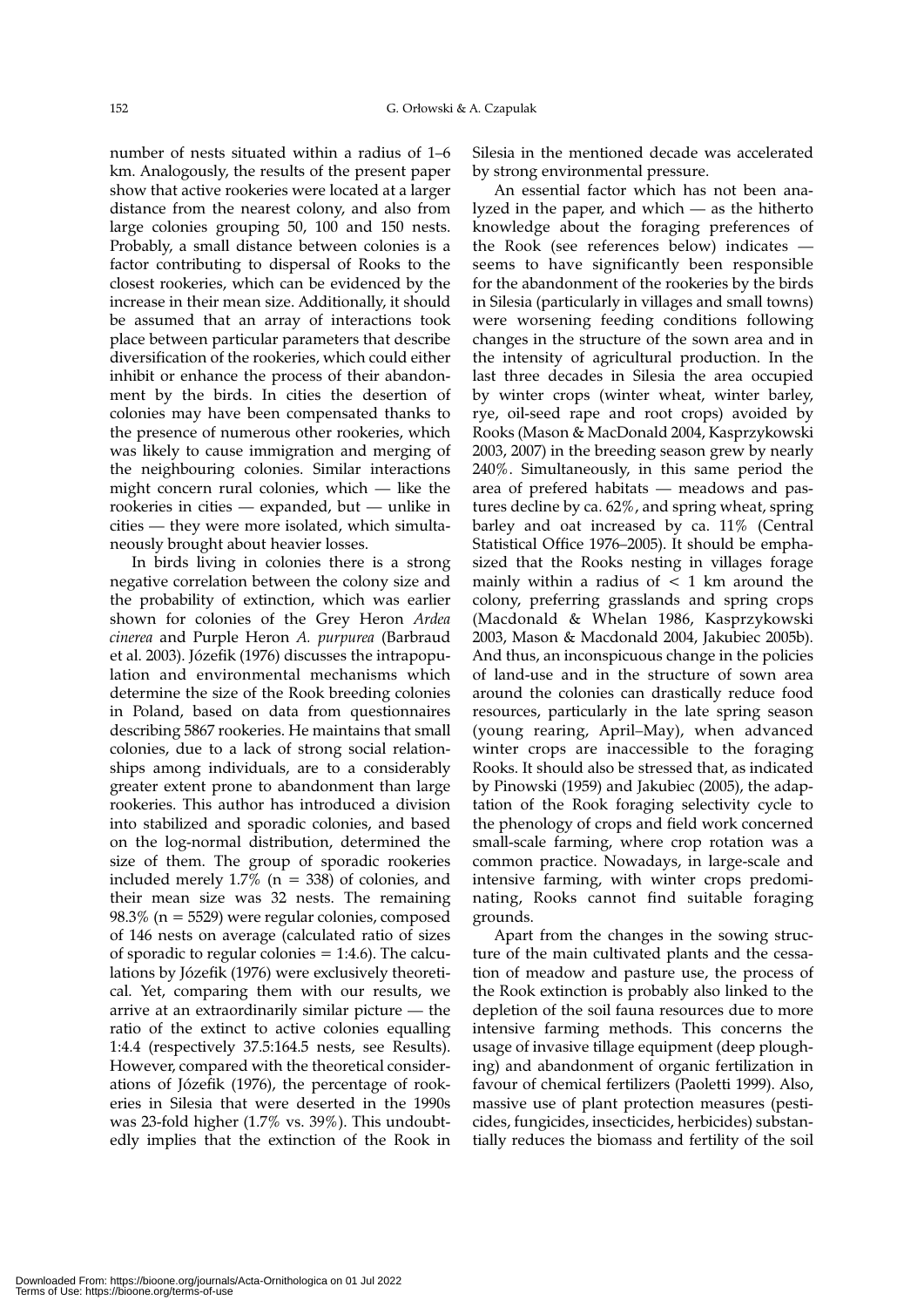fauna, the latter additionally becoming a vector of the contaminants to the organisms of birds (Paoletti 1999, Robinson & Sutherland 2002).

The definition of a colony applied in the present paper (the number of nests from the whole area of a village or town joined together) might, to some degree, distort the results pertaining to the Rook extinction. In all likelihood, this remark would concern only small towns, in which owing to a relatively large area (the area of small towns ranged from 4.76 to 59.92  $km^2$ ) there may have existed more than one colony (according to the definition, a colony is a cluster of nests within a radius of  $\leq 500$  m, see Material and methods). It seems, however, that in spite of possible distortion of the results caused by simplification of the nest counting method (i.e. a few colonies treated as one), the pattern of extinction of rookeries in the three distinguished habitats seems to be coherent, especially when we analysed data about rural colonies that are not methodologically biased and compare them with the results obtained for towns and cities.

The results of the present paper reveal that the probability of rookery extinction as analysed jointly for towns and cities is positively correlated with their area whereas in the case of exclusively small towns a negative correlation between the number of inhabitants and the extinction risk has been demonstrated (see Fig. 3). If the linear dependence between the area and the human population of a settlement is taken into account, the results indicate that the abandonment of a colony in cities and towns may have different reasons, which can partly correspond with different foraging habits of the birds breeding in these two types of habitat. The city nesters, beside the possibility to fly out to surrounding farmland, feed also in lawns and other urban habitats (Mazgajski 2001, own data from Wrocław), which can favour the survival of small inner-city colonies. Consequently, Rooks breeding in cities may be less susceptible to the changes in farmland than the birds foraging exclusively in this environment. Many a time, small towns resemble villages in spatial structure, and — due to their small area — they are devoid of habitats which can serve as foraging grounds when suitable crops are lacking.

The opposite population trends of the Rook in Poland (decline) and Western Europe (increase) can reflect changes in the lines and intensity of agricultural activity. Opening of the food market, which took place in Poland after 1989 (following the fall of communism), was connected with intensification of production and rapid changes in the crop structure. In Western Europe analogous transformations had occurred 20–30 years before, bringing about rapid changes in the farmland wildlife as well (Robinson & Sutherland 2002). The West- European intensification of agriculture on the turn of the 1950s caused a clear regression of the Rook abundance during 1970–1980. A visible recovery of the Rook population in Western Europe started in the 1980s and continues until today (Brenchley & Tahon 1997, Marchant & Gregory 1999, Schoppers 2004). And thus, since the situation of the species in Poland in the 1990s corresponds with the scenario of environmental changes observed in Western Europe 20–30 years before, the subsequent restoration of its numbers in our country can be predicted. It cannot be excluded that the extinction of the Silesian rookeries in the 1990s is a temporary phenomenon, whose consequence will be a further increase in the mean colony size (Table 4). An increase in this parameter can be indicative of the birds moving to breeding grounds that are situated in more advantageous regions, this phenomenon being currently recorded both from Western and Eastern Europe (Marchant & Gregory 1999, Kasprzykowski 2005, this paper). Yet, the dynamics of the rookery size in Poland in the last decades was highly diversified, with both increases (Biaduń 2001, Kasprzykowski 2005) and decreases noted (Mazgajski 2001, Kuźniak et al. 2005), and this process was not found dependent on the location of the colonies (rural vs. urban), although in the centres of big towns and cities the colonies get extinct or undergo substantial reduction.

In spite of the fact that the European population of the Rook is currently regarded as not endangered (Brenchley & Tahon 1997), the intensification of agriculture in the countries of Central Europe implies a need for continuous monitoring of this species considering its marked population decline in Poland. Undoubtedly, in the nearest future it is advisable to urgently conduct a detailed study on the impact of changes in landuse and the structure of sown area on the condition of rookeries in our country (Kasprzykowski 2003), and also to perform analyses of the food resources of farmland subject to different cultivation methods. This would enable to recognize and better understand the mechanisms and reasons behind the extinction of the populations of the Rook and other birds associated with rural areas of Central Europe.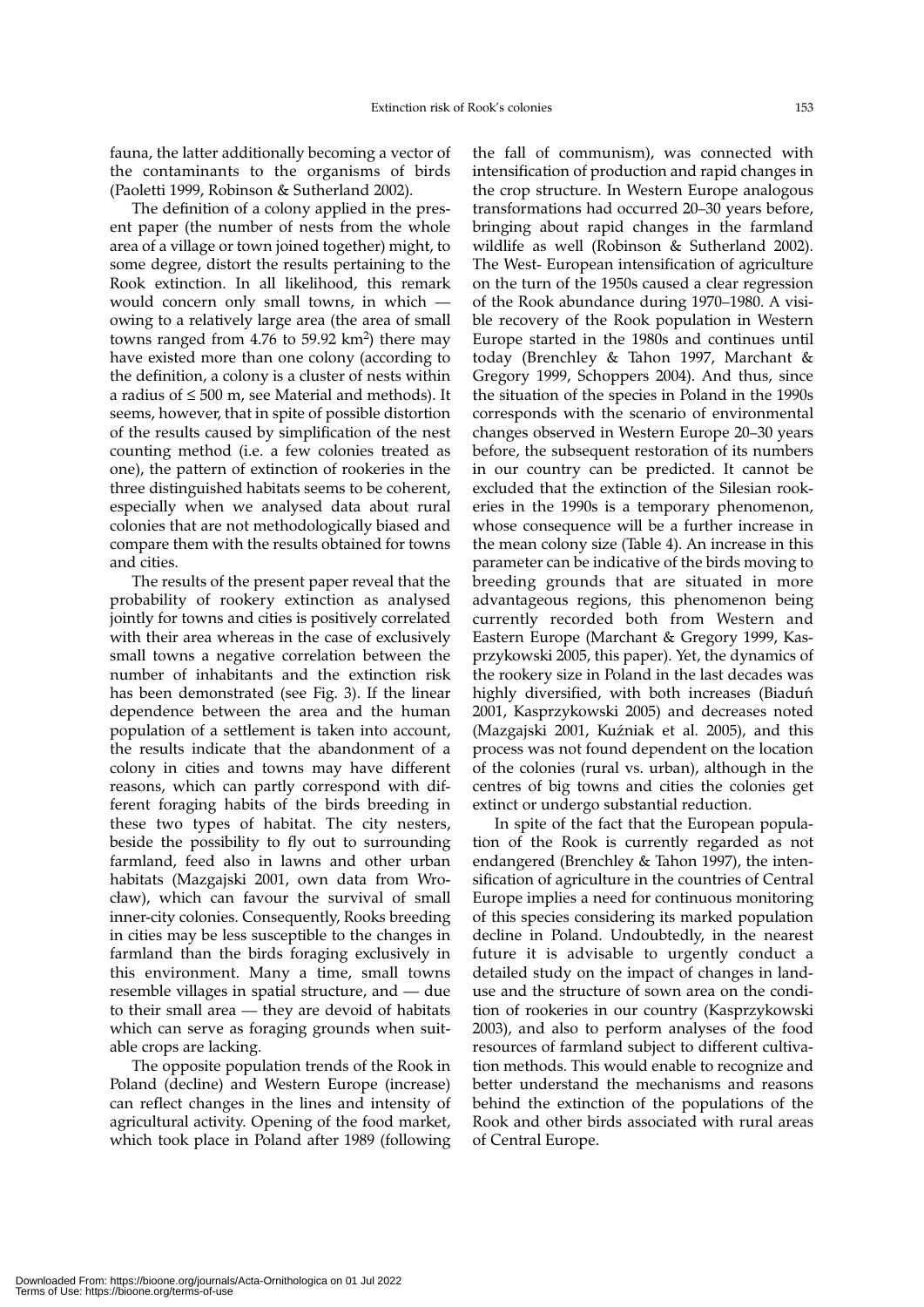# ACKNOWLEDGEMENTS

We wish to sincerely thank all our colleagues who collaborate with the DAE, Wrocław University, and who have provided us with data about the Rook abundance in Silesia. We are grateful for Z. Kasprzykowski and P. Tryjanowski for their remarks and R. Brasińska and M. Sęk for preparing the English version of this paper.

# REFERENCES

- Atkinson P. W., Fuller R. J., Vickery J. A. 2002. Large-scale patterns of summer and winter bird distribution in relation to farmland type in England and Wales. Ecography: 446–480.
- Barbraud C., Nichols J. D., Hines J. E., Hafner H. 2003. Estimating rates of local extinction and colonization in colonial species and an extension to the metapopulation and community levels. Oikos 101: 113–126.
- Bengtsson K. 2000. [The Rook *Corvus frugilegus* in SW Scania]. Anser 2: 107–119.
- Biaduń W. 1998. [The Rook *Corvus frugilegus* in Lublin breeding population and wintering]. In: Barczak T., Indykiewicz P. (eds). [Urban Fauna]. Wyd. ATR, Bydgoszcz, pp. 173–178.
- Brenchley A., Tahon J. 1997. Rook *Corvus frugilegus*. In: Hagemeijer E. J. H., Blair M. J. (eds). The EBCC Atlas of European Breeding Birds: Their Distribution and Abundance. T & AD Poyser, London.
- Central Statistical Office. 1976–2006. [Statistical Yearbook of the Republic of Poland]. Central Statistical Office. Warsaw.
- Czapulak A., Betleja J. 2002. [Number and distribution of breeding colonies of the rook *Corvus frugilegus* in Silesia in 1990s]. Ptaki Śląska 14: 5–25.
- Donald P. F., Sanderson F. J., Burfield I. J., van Bommel F. P. J. 2006. Further evidence of continent-wide impacts of agricultural intensification on European farmland birds, 1990–2000. Agric. Ecos. Environ. 116: 189–196.
- Dyrcz A. 1966. [Distribution of breeding colonies of the Rook, *Corvus frugilegus* in Poland]. Acta Ornithol. 9: 227–240.
- Feare C. J. 1969. Ecological studies of the rook (*Corvus frugilegus*) in north-east Scotland. Damage and its control. J. Appl. Ecol. 897–914.
- Gimona A., Brewer M. 2006. Local environmental effects and spatial effects in macroecological studies using mapped abundance classes: the case of the rook *Corvus frugilegus* in Scotland. J. Anim. Ecol. 75: 1140–1146.
- Griffin L. R., Thomas C. J. 2000. The spatial distribution and size of rook (*Corvus frugilegus*) breeding colonies is affected by both the distribution of foraging habitat and by intercolony competition. Proc. R. Soc. Lond. B. 267: 1463–1467.
- Grodziński Z. 1980. Nesting of Rooks *Corvus frugilegus* Linnaeus 1758 in the Cracow area. Acta Zool. Cracov. 24: 501–538.
- Hosmer D., Lemeshow S. 1989. Applied Logistic Regression. New York: Wiley & Sons.
- Fankhauser T. 1995. Saatkrähen *Corvus frugilegus* als Brutvőgel in der Stadt Bern und dadurch entstehende Probleme. Ornitol. Beob. 92: 59–68.
- Havelka P., Mittmann H. 1996. Bestand der Saatkrähe *Corvus frugilegus* in Baden-Würtemberg: Eine Űbersicht von 1957 bis 1966. Vogelwelt 117: 359–362.
- Jakubiec Z. 2005a. [Rook *Corvus frugilegus* in Poland current knowledge and research perspectives]. In: Jerzak L.,

Kavanagh B. P., Tryjanowski P. (eds). Corvids of Poland. Bogucki Wydawnictwo Naukowe, Poznań, pp. 89–111.

- Jakubiec Z. 2005b. [Habitat use and daily activity of foraging Rooks *Corvus frugilegus* in the agricultural landscape in Wielkopolska (W Poland)]. In: Jerzak L., Kavanagh B. P., Tryjanowski P. (eds). Corvids of Poland. Bogucki Wydawnictwo Naukowe, Poznań, pp. 333–355.
- Józefik M. 1976. [Occurrence of the Rook, *Corvus frugilegus* L. in Poland. Part I. Spatial structure and self-regulatory mechanisms of population]. Acta Ornithol. 15: 339–482.
- Juillard M. 1990. Evolution des colonies de Corbeaux freux, *Corvus frugilegus*, en Suisse. Nos Oiseaux 40: 407–422.
- Kasprzykowski Z. 2003. Habitat preferences of foraging Rooks *Corvus frugilegus* during the breeding period in the agricultural landscape of eastern Poland. Acta Ornithol. 38: 27–31.
- Kasprzykowski Z. 2005. [Dynamics of breeding population of the Rook *Corvus frugilegus* in the agricultural landscape of eastern Poland in the years 1998–2003]. In: Jerzak L., Kavanagh B. P., Tryjanowski P. (eds). Corvids of Poland. Bogucki Wydawnictwo Naukowe, Poznań, pp. 655–663.
- Kasprzykowski Z. 2007. Reproduction of the rook, *Corvus frugilegus* in relation to the colony size and foraging habitats. Folia Zool. 56: 186–193.
- Kuźniak S., Lorek G., Maćkowiak S., Kosicki J. Z. 2005. [The rook *Corvus frugilegus* in the Leszno Province]. In: Jerzak L., Kavanagh B. P., Tryjanowski P. (eds). Corvids of Poland. Bogucki Wydawnictwo Naukowe, Poznań, pp. 641–654.
- Macdonald R. A., Whelan J. 1986. Seasonal variation in feeding range and flock structure of the Rook *Corvus frugilegus* in eastern Ireland. Ibis 128: 540–557.
- Mason C., MacDonald S. M. 2004. Distribution of foraging rooks, *Corvus frugilegus*, and rookeries in a landscape in eastern England dominated by winter cereals. Folia Zool. 53: 179–188.
- Marchant J. H., Gregory R. D. 1999. Numbers of nesting Rooks *Corvus frugilegus* in the United Kingdom in 1996. Bird Study 46: 258–273.
- Marks M., Nowicki J. 2002. [Current problems of agricultural land management in Poland. I. Causes of land abandonment and possibilities of its agricultural management]. Fragmenta Agronomica 19: 58–57.
- Mazgajski T. D. 2001. [Changes in number of nests in colonies of the Rook (*Corvus frugilegus*) in Warsaw]. In: Indykiewicz P., Barczak T., Kaczorowski G. (eds). [Biodiversity and ecology of animal populations in urban habitats]. Wyd. Nice, Bydgoszcz, pp. 272–276.
- Paoletti M. G. 1999. The role of earthworms for assessment of sustainability and as bioindicators. Agr. Ecos. Environ. 74: 137–155.
- Pinowski J. 1959. Factors influencing the number of feeding rooks (*Corvus frugilegus frugilegus* L.) in various field environments. Ekol. Pol., Ser. A 7, 16: 435–482.
- Ptaszyk J., Winiecki A. 2005. Rooks *Corvus frugilegus* in the Wielkopolska region: breeding population size, its changes, and some elements of breeding biology. In: Jerzak L., Kavanagh B. P., Tryjanowski P. (eds). Corvids of Poland. Bogucki Wydawnictwo Naukowe, Poznań, pp. 557–576.
- Richardson S. C., Patterson I. J., Dunnet G. M. 1979. Fluctuations in colony size in the Rook, *Corvus frugilegus*. J. Anim. Ecol. 48: 103–110.
- Robinson R. A. Sutherland W. J. 2002. Post-war changes in arable farming and biodiversity in Great Britain. J. Appl. Ecol. 39: 157–176.
- Schoppers J. 2004. Decline and recovery of the Rook *Corvus frugilegus* as a breeding bird in the Netherlands in the 20 th century. Limosa 77: 11–24.
- StatSoft, 2006. Statistica© (data analysis software system), version 7.1., Tulsa, USA. (www.statsoft.com)